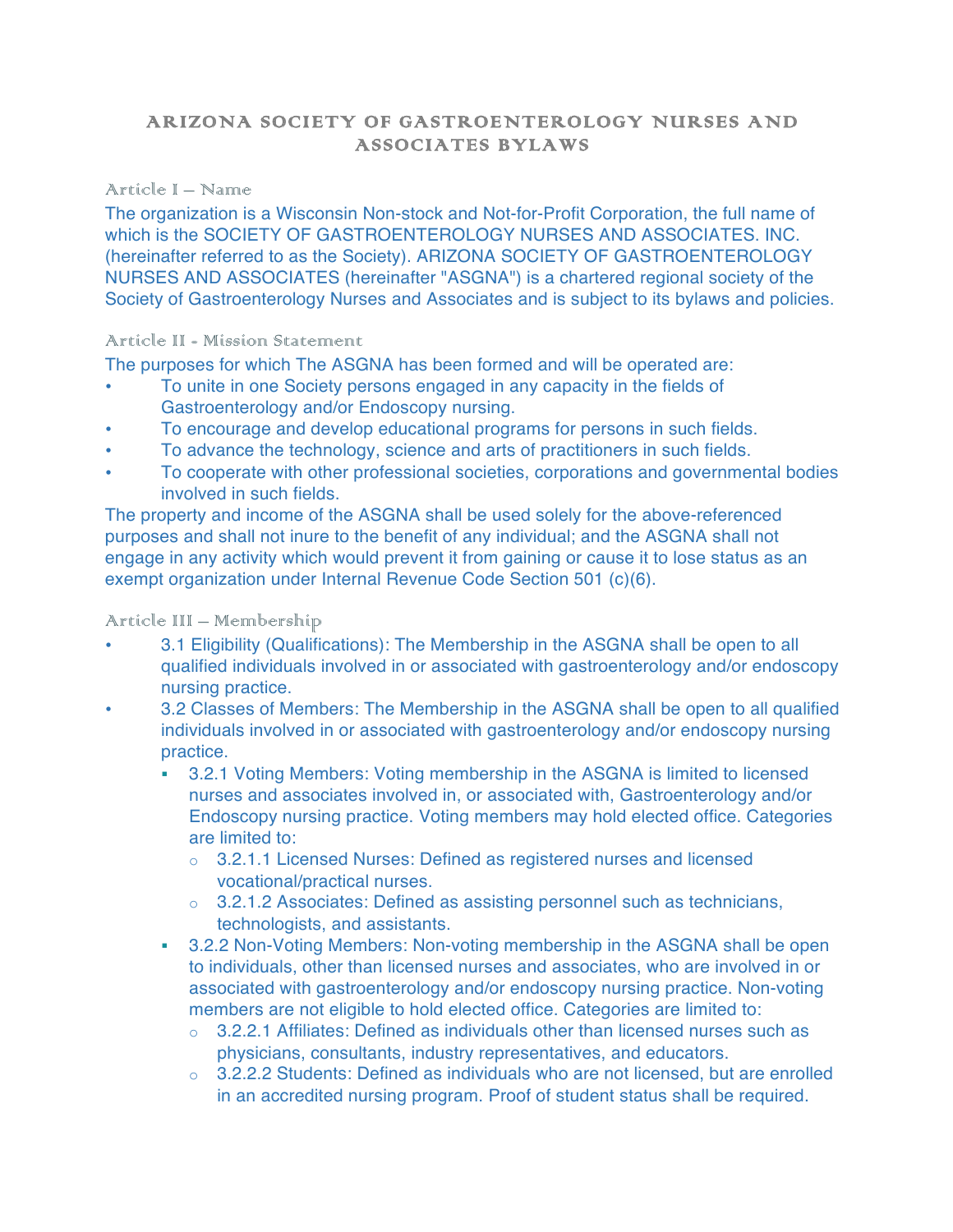- $\circ$  3.2.2.3 Honorary: Defined as individuals who have rendered outstanding service to the Society or in the field of gastroenterology and/or endoscopy nursing. Any voting or non-voting member may nominate an individual for honorary membership. Honorary membership may be granted by the Board after reviewing the nominee's qualifications and must be approved by a majority vote of the Board.
- 3.3 Applications: Persons interested in any category of membership shall apply in accordance with such policies and procedures approved by the Board of Directors of SGNA. All applications shall be verified according to policy and procedure established by the Board of Directors.
- 3.4 Termination: The Governing Board, by affirmative vote of two-thirds of all Board members present and voting at any duly constituted meeting of the Board, may suspend or expel a member for cause after an appropriate hearing in accordance with policies and procedures established by the Governing Board. The Governing Board, by affirmative vote of a majority of all Board members present and voting at any duly constituted meeting of the Board, may terminate the membership of any member who has become ineligible for membership in accordance with policies and procedures established by the Governing Board. Membership may also be terminated automatically for failure to pay dues, as set forth in Section 5.1 of the Bylaws.
- 3.5 Resignation: Any member may resign by filing a written resignation with the Secretary.
- 3.6 Transfer: Membership is non-transferable.
- 3.7 Membership Benefits:
	- ! 3.7.1 The journal published by SGNA which includes articles of professional interest to persons engaged in the fields of Gastroenterology and/or endoscopy nursing which shall be distributed without charge to members of the ASGNA who are current in their payment of dues. This benefit may be made available to nonmembers and others in accordance with policies established by the Board of Directors.
	- ! 3.7.2 Other publications and programs shall be made available from time to time as determined by the Board of Directors in accordance with policies and procedures established by the Board of Directors.

#### Article IV - Non-Discrimination Policy

The policy of the ASGNA is nondiscrimination on the basis of disability, race, color, creed, religion, sex, age, country of origin, country of education, or sexual orientation.

#### Article V - Dures

- 5.1 Amount: Regional society dues are set by the SGNA National Board of Directors and may be updated as part of the National SGNA yearly budget process.
- 5.2 Payment: Dues shall be payable in U.S. funds in advance of the first day of January in each year; and shall become delinquent if not received by March 1st.
- 5.3 Default: The membership of any member of any class who is in default in the payment of dues shall be terminated without further action by the ASGNA and without further notice to the defaulted member.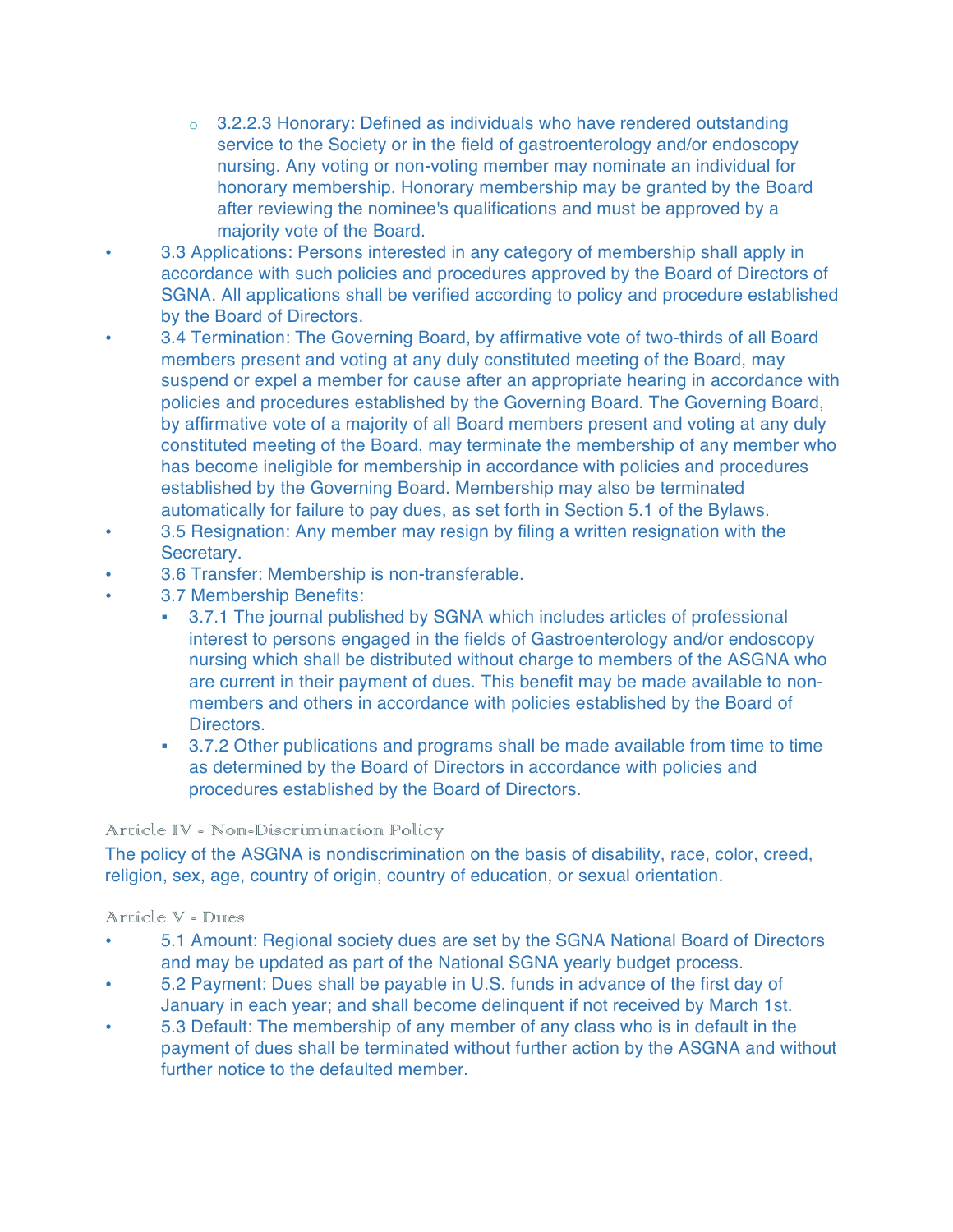- 5.4 Reinstatement: A member whose membership has terminated due to default in dues payment may be reinstated if such dues are paid in full, during the remainder of the year in which they became payable and upon written application made in the manner provided by Section 3.3.
- 5.5 Resignation: Resignation shall not relieve a member of the obligation to pay any dues, assessments, or other charges accrued before resignation and unpaid.
- 5.6 All Elected Officials: All appointed board members will have their dues paid for at the discretion of the Governing Board, dependent on budgetary restraints.

## Article VI - Officers

- 6.1 Elective Officers: The elective officers of the ASGNA shall be President, President Elect, Secretary, and Treasurer.
- 6.2 Duties: All officers of the ASGNA shall have such authority and perform such duties in the management of the ASGNA as may be provided in these Bylaws, the Articles of Incorporation, or as may be determined by resolution of the Governing Board not inconsistent with the Articles of Incorporation or the Bylaws. More specifically, the officers shall have the following duties:
	- ! 6.2.1 President:
		- o Be an active member of ASGNA.
		- o Serve as a board member for a minimum of two previous years prior to serving as president.
		- o Represent the Board of Directors and the ASGNA, [except when designated to another Elected Officer].
		- o Preside at all meetings of the ASGNA and of the Governing Board, except when delegated to another Elected Board Member.
		- $\circ$  Appoint all committee chairs and members with the approval of the Governing Board, except the chair of the Committee on Nominations and Elections.
		- o Serve as ex-officio member without vote on standing and special committees, except the Committee on Nominations and Elections.
		- $\circ$  Terminate committee appointments, subject to the approval of the Governing Board.
		- o Submit to the Governing Board copies of correspondence pertaining to the affairs of the Society.
		- o Submit to the Board of Directors of SGNA an annual report of the ASGNA.
		- o Serve as the ASGNA liaison between the American Board of Certification for Gastroenterology Nurses, Inc. (ABCGN) and the Society in accordance with policies and procedures established by the Board of Directors.
		- o Keep in constant communication with the National Regional Committee Chairperson and published in the column for the Regional Society to be submitted to the National Society Nomination Committee for consideration for office.
		- o Serve as ASGNA Delegate to the national House of Delegates and Annual Educational Course.
		- o Automatically accede to the Nominations Chairperson position when their term ends.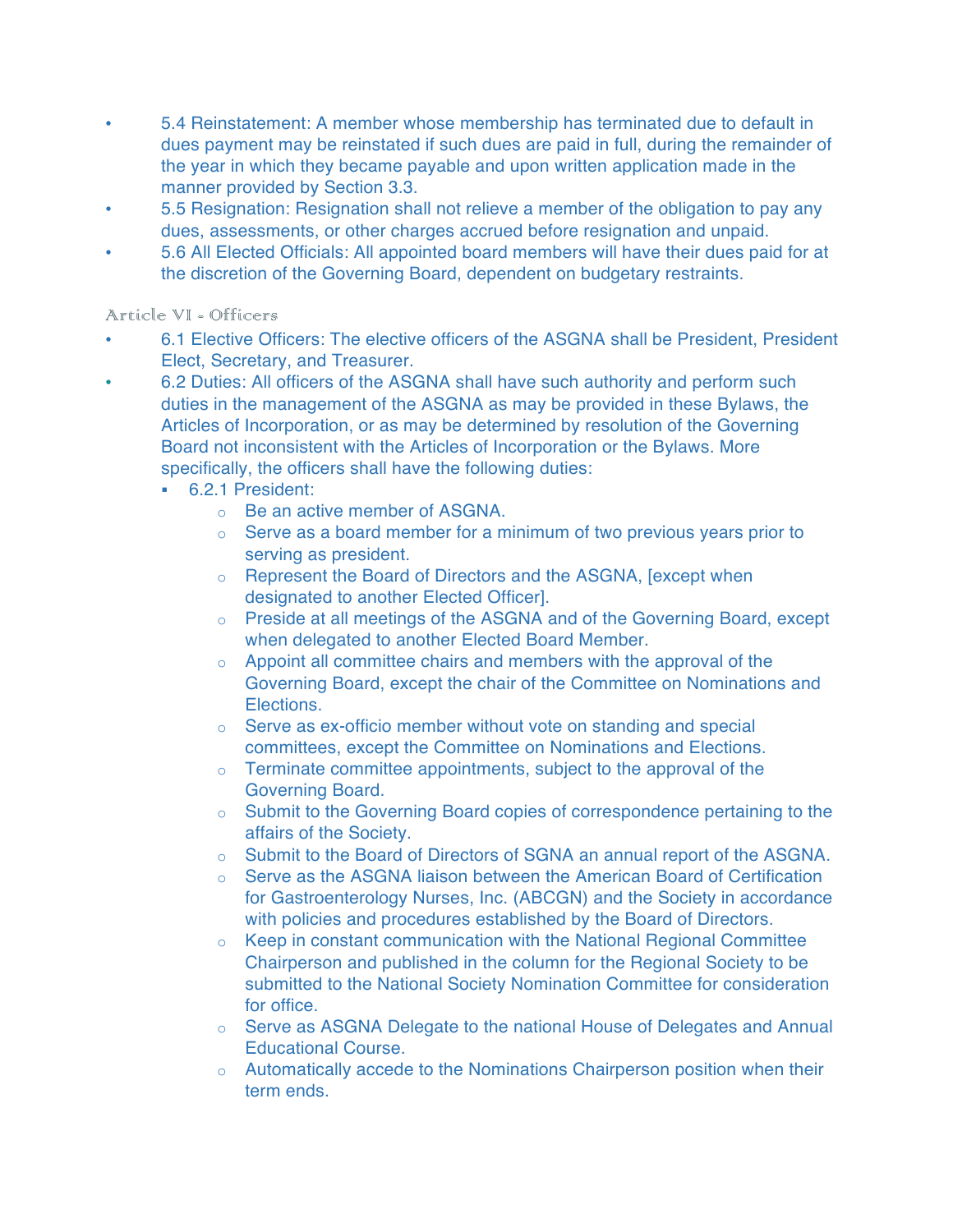- o May sign all checks written in the absence of the Treasurer.
- o CGRN preferred.
- $\circ$  Be responsible for notification of officers and directors of meetings of the Governing Board.
- ! 6.2.2 President Elect:
	- o Be an active member of ASGNA.
	- $\circ$  Serve as board member a minimum of one previous year prior to serving as president elect.
	- o Automatically accede to the presidency when the President's term ends.
	- $\circ$  Become acting President and assume the duties of the office in the event of the President's absence, disability or resignation.
	- o Serve as an advisory member without vote on standing and special committees and shall perform such duties as may be delegated by the President, or by the Governing Board.
	- o Represent the ASGNA Regional Society as the Regional Alternate Delegate to the national House of Delegates and Annual Educational Course.
	- o Serve as the bylaws chairman and Regional Historian and preserve bylaws.
	- o CGRN preferred.
- ! 6.2.3 Secretary:
	- o Be an active member of ASGNA.
	- $\circ$  Record or cause to be recorded the minutes of all meetings of the Society and the Governing Board.
	- o Preserve correspondence, reports, records, and any other special correspondence as requested by the Board of the ASGNA in a permanent file.
	- $\circ$  Minutes will be complete and approved at the next scheduled meeting of the Board.
- ! 6.2.4 Treasurer:
	- o Be an active member of ASGNA.
	- o Be responsible for the funds of the ASGNA.
	- o Keep an accurate record of all receipts and disbursements.
	- $\circ$  Assist in the direction of all financial affairs and sign checks of the ASGNA.
	- o Present financial reports to the Governing Board as requested.
	- $\circ$  Be bonded in the event that the treasury funds reach \$20,000. Bonding to be paid by ASGNA.
	- o Shall assist incoming Treasurer with the financial submission to the SGNA Board of Directors for re-chartering.
- ! 6.2.5 Immediate Past President: A President, or an acting President elected by the Governing Board pursuant to Section 6.4, shall have the status of Immediate Past President until the term as Chair of the Committee on Nominations and Elections expires as outlined under Article VII, Nominations and Elections, Section 7.3, or from the time she/he leaves office as President or acting President until the next election of officers. Thereafter, she/he shall have the status of Past President.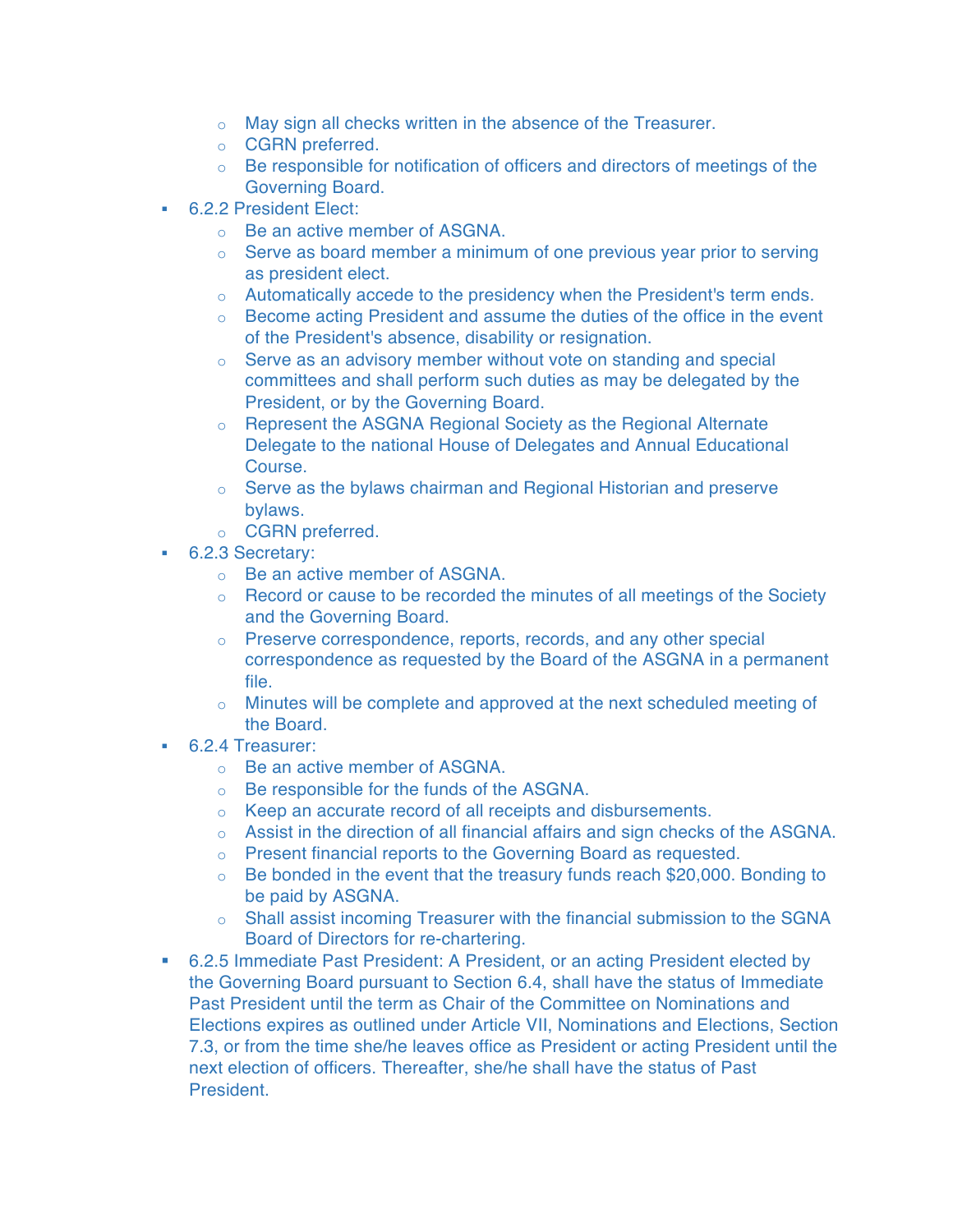- 6.3 Term
	- ! 6.3.1 President and President Elect: Each elective officer, except Secretary and Treasurer, shall serve for one year or until a successor is elected. No person can be elected to consecutive terms as President or President Elect.
	- ! 6.3.2 Secretary and Treasurer: Elections to fill the office of Secretary shall be held in even-numbered years. Elections to fill the office of Treasurer shall be held in odd-numbered years. Persons elected as Secretary or Treasurer shall hold office for a term of two years or until their successors are elected.
	- ! 6.3.3 Full Term: Only members serving more than one-half of a term in the offices of Secretary, Treasurer shall be considered to have served a full term. This rule shall not apply to the offices of President and President Elect.
- 6.4 Vacancies
	- ! 6.4.1 President: If the office of President becomes vacant, the President Elect shall then become acting President until the end of the term and shall at that time become President for the ensuing term.
	- ! 6.4.2 President Elect: If the office of President Elect becomes vacant, the vacancy shall be filled by the affirmative vote of two-thirds of the members of the Board in office by a currently seated Board member who meets the qualifications of President Elect (see Section 6.2.2) to serve as acting President Elect until the end of the term.
	- ! 6.4.3 President and President Elect: If the office of President becomes vacant while there is a vacancy in the office of President Elect, the Board of Directors shall elect by the affirmative vote of two-thirds of the members of the Board in office an acting President who shall serve only until the end of the term of the President. Then, at the next regularly scheduled election, a President and President Elect shall be elected.
	- ! 6.4.4 Other Vacancies: If the office of the Secretary or Treasurer becomes vacant the Governing Board shall elect by the affirmative vote of two-thirds of the members of the Board in office an acting Secretary or Treasurer from among the voting members of the Society, including the officers.
- 6.5 Exceptions: Any eligible member may serve both as Secretary and Treasurer. No person may hold any other combination of two offices. Any officer may be chair or a member of any committee.
- 6.6 Removal:
	- ! 6.6.1 Officers elected by the membership may be removed from office by a twothirds vote of the members present at a membership meeting at which a quorum (see Section 8.1.2) is present or by mail ballot or electronic ballot, as provided for in Article VIII of these Bylaws, if, in the judgment of the members, the best interests of the ASGNA will be thereby served.
	- ! 6.6.2 Officers elected by the Governing Board of Directors may be removed by the Board by majority vote of the directors in office, if, in their judgment, the best interests of the ASGNA will be thereby served.
- 6.7 Records: Upon termination of office for any reason, all officers of the ASGNA shall deliver all records or other property of the ASGNA to their successors within 30 days of termination.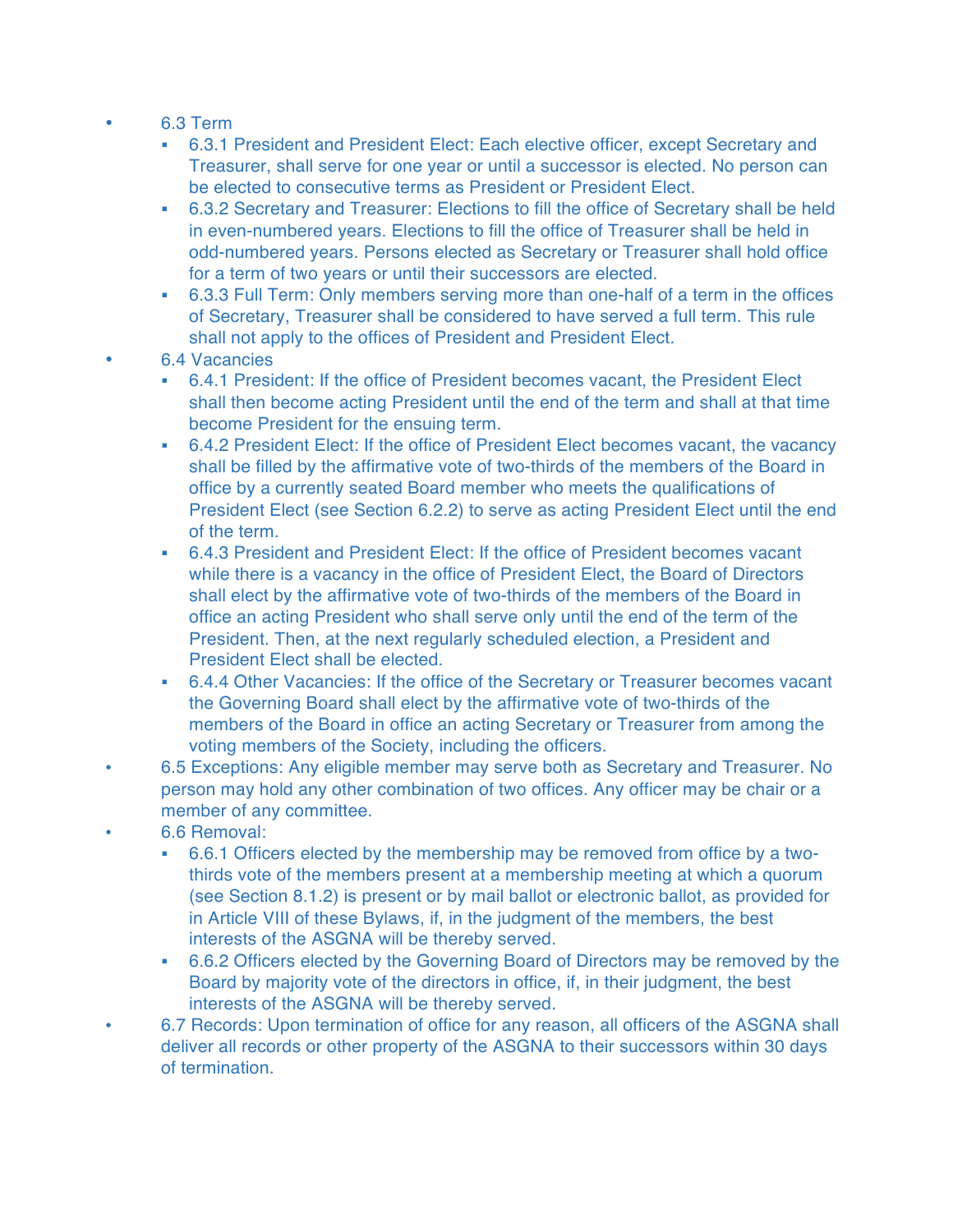Article VII - Nominations & Elections

- 7.1 Elections: Annual elections shall be conducted to elect officers.
- 7.2 Eligibility: Only voting members are eligible to be elected to be an officer, or member of any appointed Committee Chairman.
- 7.3 Nominations:
	- ! 7.3.1 Chair of the Committee on Nominations and Elections: The Immediate Past President shall serve as chair of the Committee. If there is no Immediate Past President, the incoming President shall, with the approval of the Governing Board, appoint the Committee chair.
	- ! 7.3.2 Nominating Procedures: In accordance with policies and procedures established by the Governing Board, the Chairman shall consider the qualifications of all candidates proposed by the membership or by members of the Committee itself. The Committee shall create a slate of candidates for presentation to the membership.

7.4 Election Procedures: The Chairman on Nominations and Elections shall recommend procedures for elections, subject to the approval of the Board of Directors. Election of officers shall be cast at the annual fall conference, and by mail or electronic ballot for those voting members not in attendance, with each member having one vote for each office to be filled. A plurality shall elect. In case of a tie for any office, the election shall be decided by a run-off election between the two tying candidates. Should the two tying candidates again tie in the run-off election, the tie shall be broken in accordance with policies and procedures established by the Governing Board. Results of elections of officers shall be tabulated and communicated to members.

## Article VIII - Membership Meetings

- 8.1 Membership Meetings: Meetings of the members shall be held on dates determined by the Governing Board. At these meetings, the members shall consider reports from the officers and committees, and transact such other business as may come before the meeting. If, in case of emergency, the annual fall meeting is not held at the prescribed time, business, which should have been conducted at the meeting, shall be conducted promptly by electronic mail or at a special meeting of the members.
	- ! 8.1.1 Notice of Membership Meetings: Written or printed notice stating the place, day, and hour of any meeting of members shall be sent by regular mail or e-mail, or fax to each member of each class not less than 14 days before the date of such membership meeting. Notice of meeting published in the newsletter or in separate communication of the ASGNA, which is distributed within such time limits, shall be valid notice to all members. In the case of a special membership meeting or when required by statute or by these Bylaws the purpose for which the meeting is called shall be stated in the notice. Notice of a meeting, whether published in the ASGNA newsletter or in separate communication, shall be deemed to be delivered when deposited in the U.S. mail addressed to a member at the address as it appears on the records of the ASGNA with postage thereon prepaid.
	- ! 8.1.2 Quorum: Three percent of all voting members with credentials, in accordance with policies and procedures approved by the Board of the Society,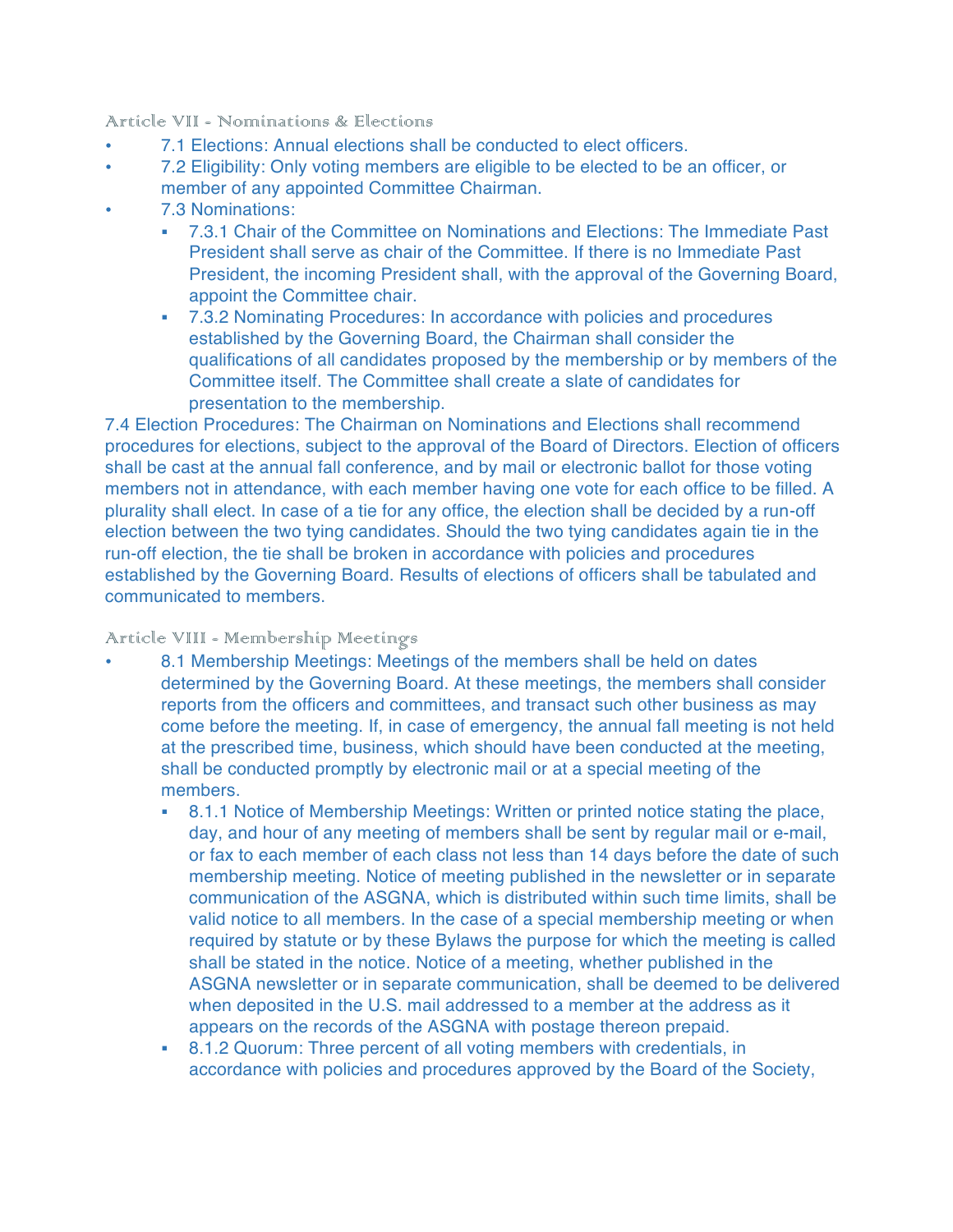shall constitute a quorum at any membership meeting or for any mail vote in which members vote by mail. Proxy voting is not valid.

- 8.2 Special Membership Meetings: The President may call special meetings of the members, by a majority of all the officers or upon request of at least ten percent of the voting members. Special meetings shall be held at such time and place, as the Governing Board shall determine. Any business of the ASGNA may be considered and transacted at any special meeting, provided written notice has been given to the members as provided in Section 8.1.1.
- 8.3 Voting:
	- **.** 8.3.1 Membership Meetings: Voting shall be conducted in accordance with standing rules adopted by the members in attendance, providing that no proxy voting shall be allowed.
	- ! 8.3.2 Mail or electronic mail: The officers may order a mail vote on any item of business, which is subject to the approval of the voting members. An affirmative vote of a majority of members voting by mail or electronic mail shall be necessary for adoption of any matter, except elections, unless law, the Articles of Incorporation or these Bylaws require a greater number.
	- ! 8.3.3 Unless a larger proportion of affirmative votes is required by these Bylaws, in the Articles of Incorporation or by law, the affirmative vote of (a) a majority of the members present and voting at any duly constituted meeting of the membership, or (b) a majority of the members submitting votes in a vote by mail or electronic ballot shall be sufficient to authorize any act by the membership.

## Article IX - Governing Board

- 9.1 Powers: The affairs of the ASGNA shall be governed and managed by a Governing Board duly elected by the membership. The Board shall have full authority to interpret and implement all the provisions of these Bylaws. All interpretations of the Bylaws shall be by three-fourths (3/4ths) vote of the entire Board and shall be final and conclusive.
- 9.2 Duties:
	- ! 9.2.1 Develop and abide by the Bylaws and Policies of the Society.
	- ! 9.2.2 Supervise and direct the business and financial affairs of the Society.
	- ! 9.2.3 Set all dues and fees payable to the ASGNA.
	- ! 9.2.4 Develop, monitor and evaluate programs which further the Mission and Strategic Goals of the ASGNA.
	- ! 9.2.5 Identify relevant professional issues for presentation to and action by the membership.
	- ! 9.2.6 Retain management and staff services as needed to assist in the day-to-day business and financial operations of the ASGNA.
- 9.3 Meetings:
	- ! 9.3.1 Special Meetings: Special meetings of the Governing Board may be called by the President, or shall be called at the request of any three members. Special meetings shall be held at such place and time, as the President shall determine. Notice of any special meeting of the Governing Board shall be given at least 5 days previously thereto by written notice delivered personally or sent by electronic mail to each board member at the address as shown by the records of the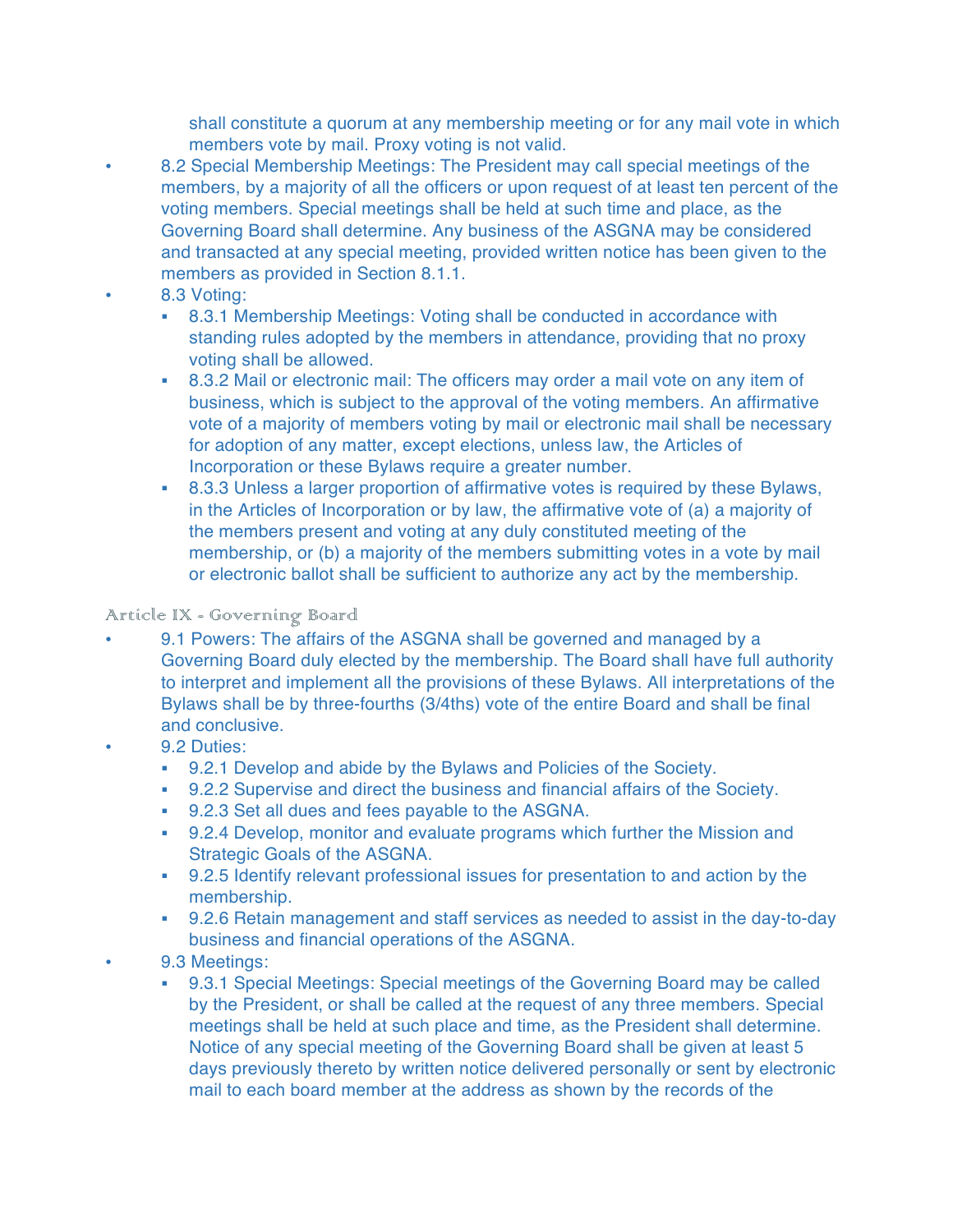Society. Such meetings shall be conducted in accordance with policies and procedures approved by the Governing Board.

- ! 9.3.2 Regular Meetings: Regular meetings of the Governing Board shall be convened in accordance with established policies and procedures.
- ! 9.3.3 Guests: The President may invite guests in accordance with policies and procedures approved by the Governing Board to attend meetings of the board but without vote.
- 9.4 Quorum: A majority of the Governing Board in office shall constitute a quorum for the transaction of business at any meeting of the Board.
- 9.5 Voting: Each member of the Governing Board shall have only one vote. Elected officers and appointed committee chairs shall be considered voting board members. No proxy voting shall be valid, unless a larger proportion of affirmative votes is required by these Bylaws, in the Articles of Incorporation or by law, the affirmative vote of a majority of the Governing Board present and voting at any duly constituted meeting of the Board shall be sufficient to authorize any act by the Governing Board. In the case of a tie, the tie will be broken by a vote of the executive committee.
- 9.6 Waiver of Notice: Any board member may waive notice of any meeting. The attendance of a board member at any meeting shall constitute a waiver of notice of such meeting except where a board member attends a meeting for the express purpose of objecting to the transaction of any business because the meeting is not lawfully called or convened. The business to be transacted at the meeting need not be specified in the notice or waiver of notice of such meeting, unless specifically required by law or these Bylaws.

## Article X – Non-Voting Board Membership

- 10.1 Duties: All non-voting members of the ASGNA shall have such authority and perform such duties in the management of the ASGNA as may be provided in these Bylaws, the Articles of Incorporation, or as may be determined by resolution of the Governing Board not inconsistent with the Articles of Incorporation or the Bylaws. More specifically, the non-voting members shall have the following duties:
	- **10.1.1 Education:** 
		- o Organize presentations for educational offerings.
		- $\circ$  Communicate with speakers to obtain content for contact hour approval.
		- o Submit content to ANCC approved provider for contact hour approval.
			- Submit Post Activity report
		- o Provide educational event participant feedback to ASGNA Board and to the speakers.
		- $\circ$  Coordinate with the Vendors and Vendor Liaison for educational event support.
	- ! 10.1.2 Hospitality:
		- $\circ$  Obtain venue and contract information for all Educational Events.
		- $\circ$  Coordinate with the Board on final decisions for conference location and expenses.
		- $\circ$  Coordinate with the IT Web Master to create conference rosters for attendance.
		- o Maintain table linen and office supplies for educational events.